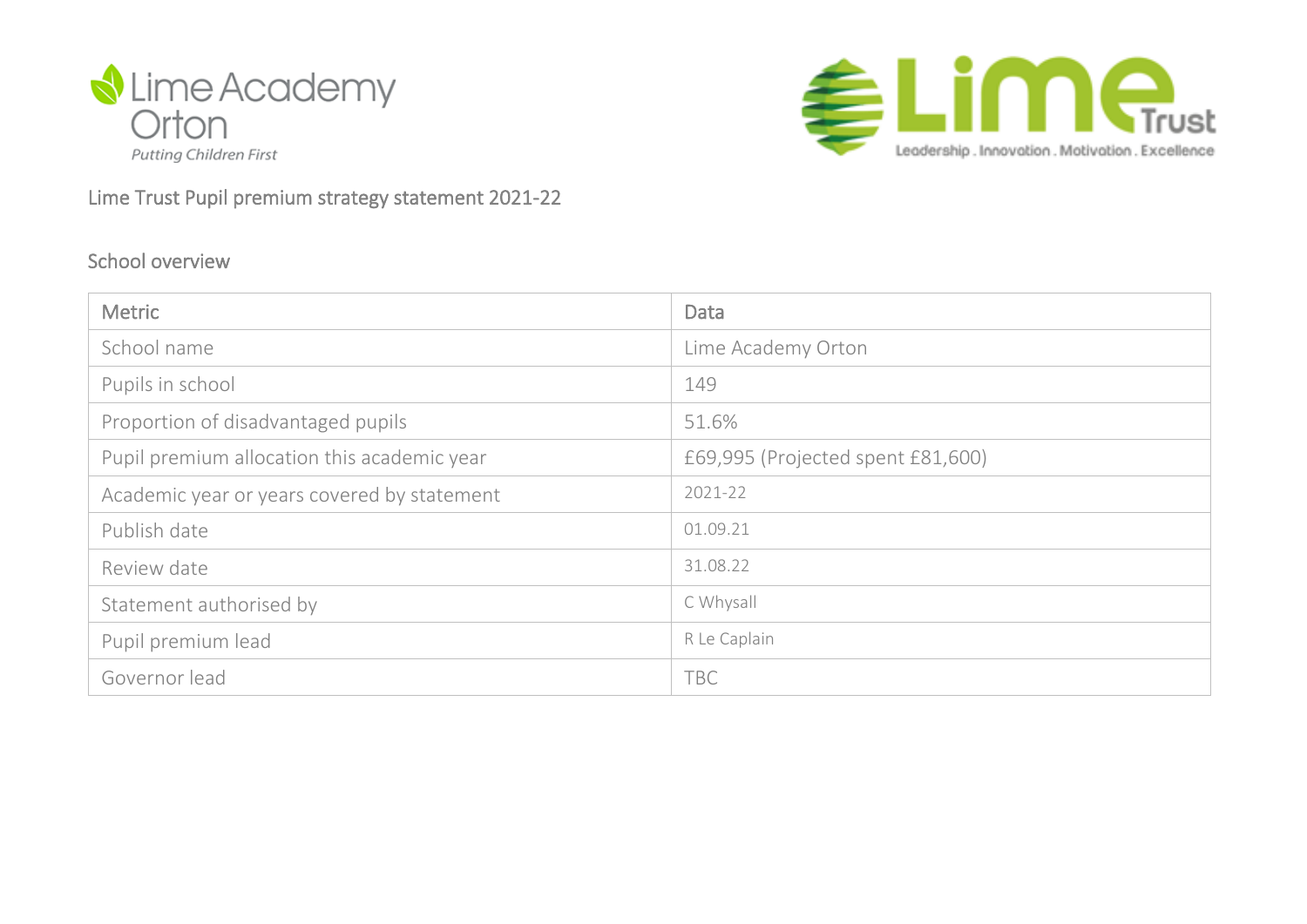### Disadvantaged pupil barriers to success

All pupils have an Education, Health and Care (EHC) Plan. An increasing number of pupils have complex or co-morbid needs

Low self-esteem and self-confidence is an issue for many pupils.

Some pupils present with complex behaviours that may challenge (some eligible for PP) which poses a barrier to learning and can have detrimental effect on their progress towards end of Key Stage objectives within their EHCP.

Communication difficulties; non-verbal pupils/ those with limited language and pupils with social communication difficulties.

Some pupils have significant and/or complex medical issues some of which are life limiting.

Specialist knowledge of teachers in relation to specific needs and appropriate strategies

Lack of opportunity for enrichment activities for some pupils at home

### Strategy aims for disadvantaged pupils - academic achievement

| Aim                                                                                                         | Evidence of impact                                                                                                                                                          | Target date         |
|-------------------------------------------------------------------------------------------------------------|-----------------------------------------------------------------------------------------------------------------------------------------------------------------------------|---------------------|
| For pupils to undertake activities to raise<br>their self-esteem and self-confidence.                       | All PP pupils access enrichment activities/ educational visits and show<br>observable gains in their confidence and self-esteem. Evidenced withing<br>EfL Learning journeys | July 2022           |
| For pupils with communication difficulties to<br>be able to use alternative means of<br>communication       | Staff in classes with pupils with communication difficulties will be<br>proficient in their use of signing and communication aids- Evidence at QA<br>points                 | Dec, April and July |
| All pupils working towards managing their<br>self-regulation in a variety of environments<br>as appropriate | Reduction in number of SIFs recorded term on term, across the year.                                                                                                         | July 2022           |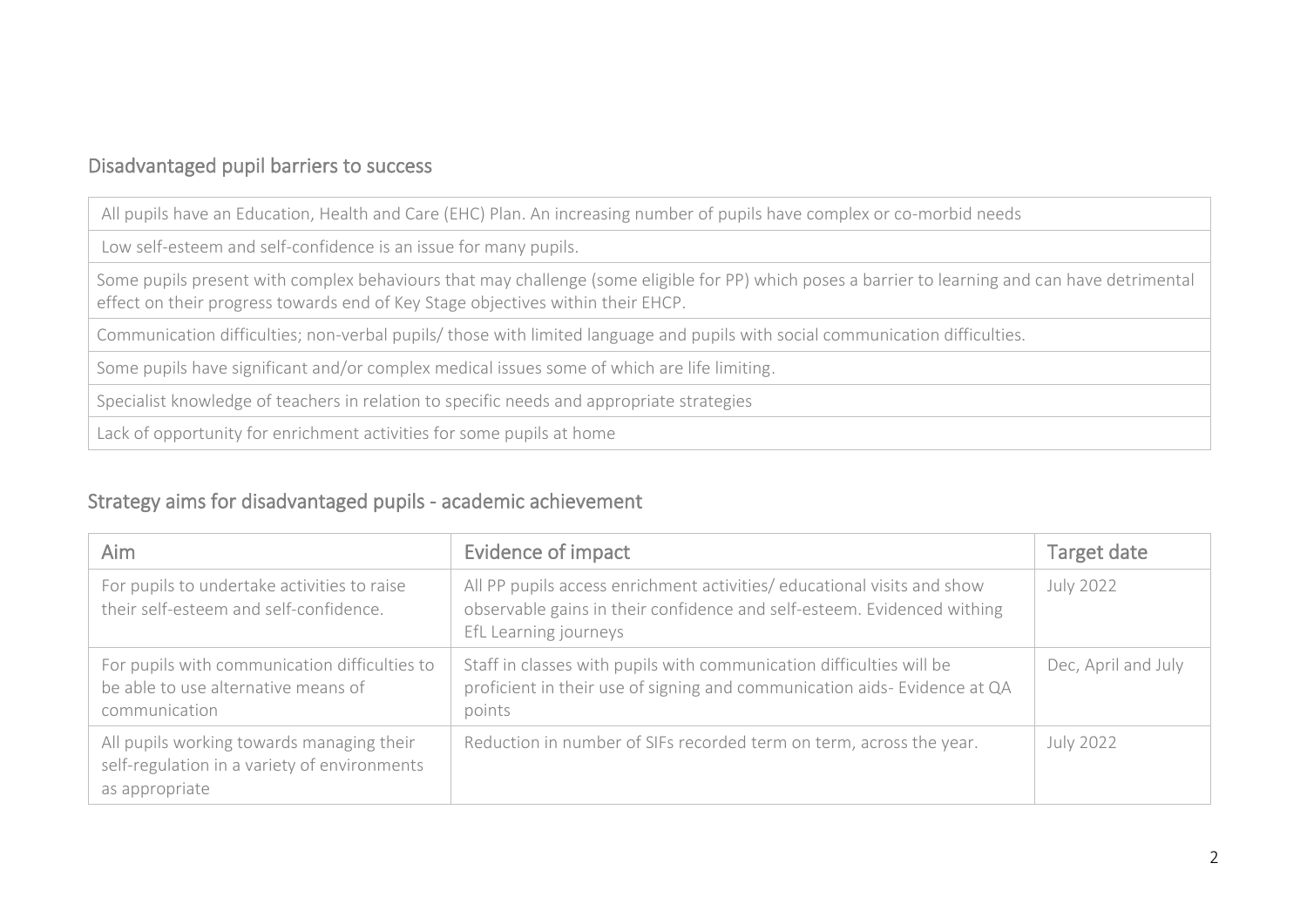### Strategy aims for disadvantaged pupils – wider outcomes (e.g. independence)

| <b>Measure</b>                                                                                                                                                                 | Activity                                                                                                                                                                                                            |
|--------------------------------------------------------------------------------------------------------------------------------------------------------------------------------|---------------------------------------------------------------------------------------------------------------------------------------------------------------------------------------------------------------------|
| Training of TA3s as Intervenors in all classes to support those with VI and<br>or MSI to reach their individual capacity of independence.                                      | 5 day intervenor course.<br>PMR target focus for TA3s in relation to daily practice<br>QA cycle evidence impact                                                                                                     |
| Use of targeted interventions such as music therapy, Hydrotherapy,<br>family work, equine therapy, play therapy to enhance pupils emotional,<br>social and personal well-being | Termly review of impact at point of QA                                                                                                                                                                              |
| Increase Attendance                                                                                                                                                            | Renewed (post covid) attendance procedures<br>Clear process and protocol -including roles and responsibilities<br>Direct work with families to improve attendance<br>Use of EWO SLT to support as and when required |
| Projected spending                                                                                                                                                             | Intervenor Training: £15 300<br>Music Therapy: £7500<br>Play Therapy: £6800<br>Equine Therapy: £5,700<br>Hydrotherapy: £25000                                                                                       |

### Teaching priorities for current academic year

| Aim                                           | Evidence of impact                                                     | Target date |
|-----------------------------------------------|------------------------------------------------------------------------|-------------|
| Spending on improving teaching including      | Continued Professional Development records.                            | April 2022  |
| high quality professional development for all | Individual PMR records (BlueSky)                                       |             |
| teachers. This will ensure that effective     | Quality Assurance evidence demonstrates clear impact of CPD on Teacher |             |
|                                               | development and improvement in classroom provision and pupil progress  |             |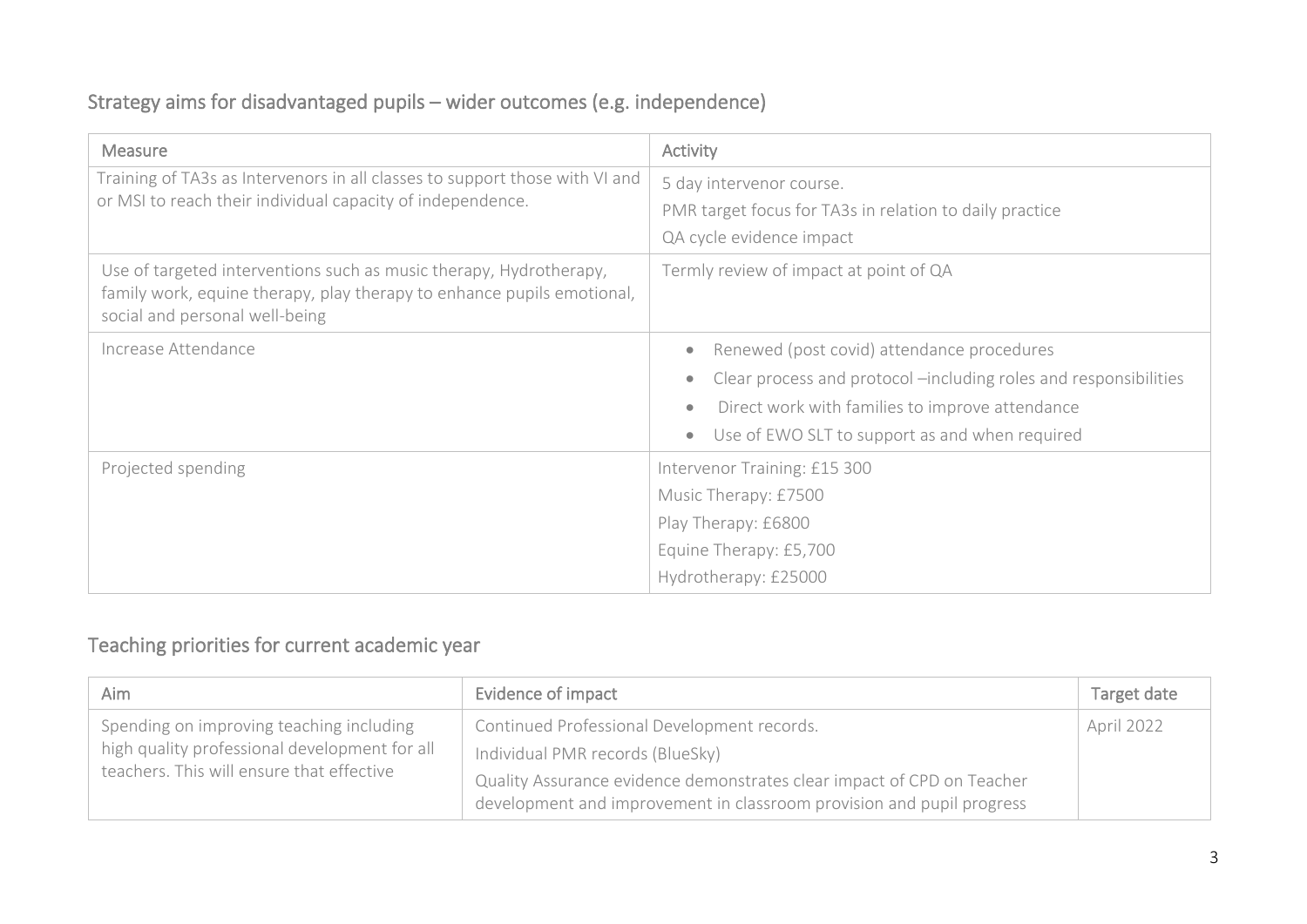| teachers are leading every class and every<br>teacher is supported to keep improving.                                                                                                                |                                                                                                                                                                                                                                    |                  |
|------------------------------------------------------------------------------------------------------------------------------------------------------------------------------------------------------|------------------------------------------------------------------------------------------------------------------------------------------------------------------------------------------------------------------------------------|------------------|
| Spending on improving teaching including<br>high quality professional development for all<br>support staff. This will ensure that effective<br>teachers are supported effectively in every<br>class. | Continued Professional Development records.<br>Individual PMR records (BlueSky)<br>Quality Assurance evidence demonstrates clear impact of CPD on Teacher<br>development and improvement in classroom provision and pupil progress | April 2022       |
| Curriculum delivery is based on each pupil<br>individual EHCP outcomes to support and<br>drive their success                                                                                         | Quality Assurance evidence demonstrates clear impact of CPD on Teacher<br>development and improvement in classroom provision and pupil progress                                                                                    | <b>July 2022</b> |

# Targeted academic support for current academic year

| <b>Measure</b>                                | Activity                                                                                                                                                                                                                                                                       |
|-----------------------------------------------|--------------------------------------------------------------------------------------------------------------------------------------------------------------------------------------------------------------------------------------------------------------------------------|
| Priority 1                                    | Class teachers to be directly responsible for the progress and attainment of their Pupil<br>Premium pupils. Clear evidence of progress towards individual EHCP outcomes is<br>demonstrated via use of Evidence for Learning, including any bespoke interventions<br>delivered. |
| Priority 2                                    | Identify and embed Preparation for Adulthood pathways which are individual to each<br>pupil and support them in their journey to fulfil their aspirations.                                                                                                                     |
| Barriers to learning these priorities address | Complex medical/health needs impacting on attendance and 'readiness to learn'<br>Parental involvement and support<br>Cost to support personalised need                                                                                                                         |
| Projected spending                            | Intervention resourcing £5000<br>Link courses £3000<br>Community Access-The Hub (PfA focus) £9000                                                                                                                                                                              |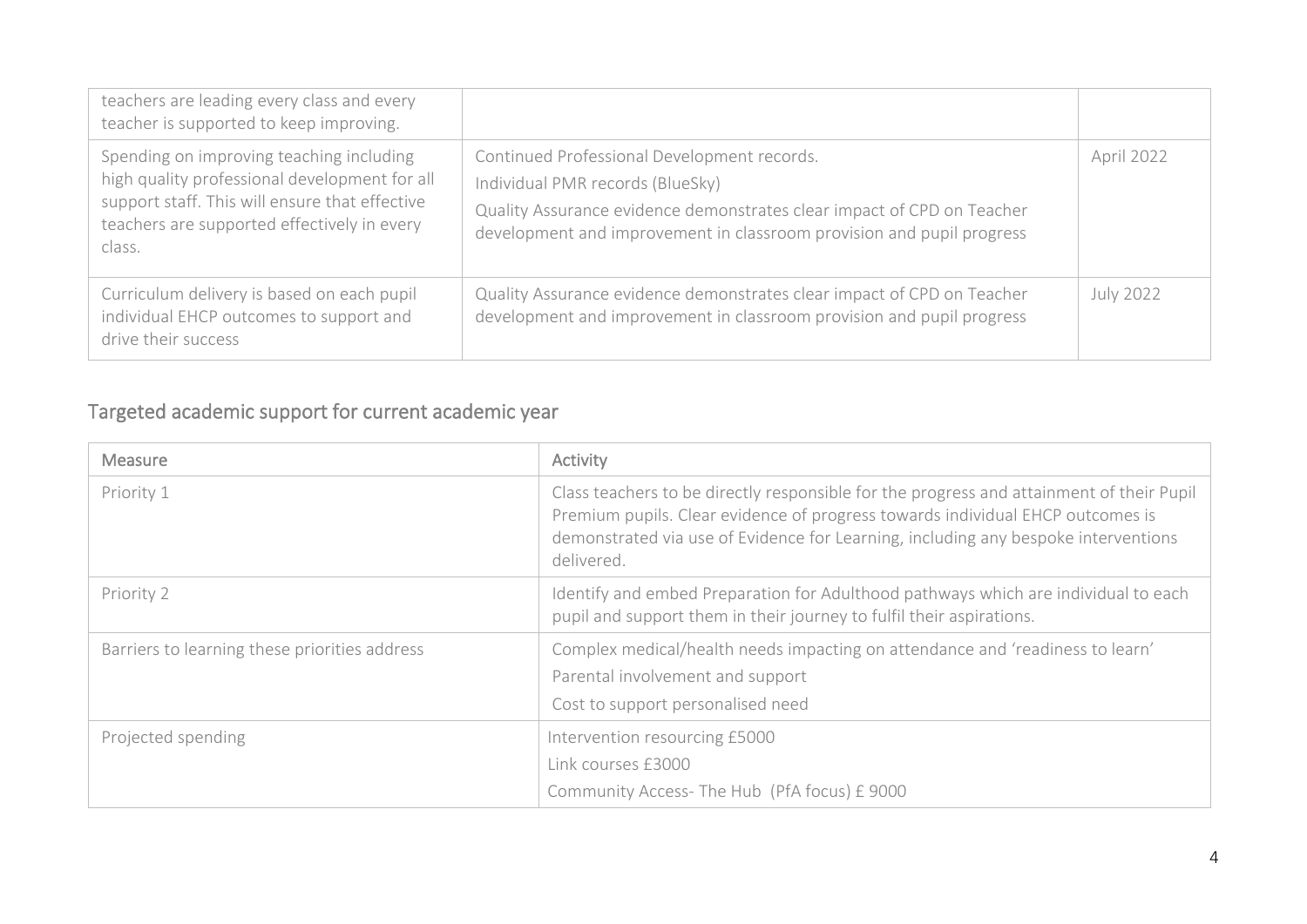# Wider strategies for current academic year

| Pupil Pathways derived from EHCP are embedded into both individual Digital<br>Passports and daily curriculum deliver.                                                                                                                                                                |  |
|--------------------------------------------------------------------------------------------------------------------------------------------------------------------------------------------------------------------------------------------------------------------------------------|--|
| Physical disabilities and other SENDs inhibiting access to learning<br>Parental engagement with activities and strategies to help support their<br>children<br>A lack of self-confidence to achieve<br>Economic hardship effecting the learning opportunities that pupils can access |  |
| Reduced attendance, due to medical/health conditions restricting access to<br>learning                                                                                                                                                                                               |  |
|                                                                                                                                                                                                                                                                                      |  |